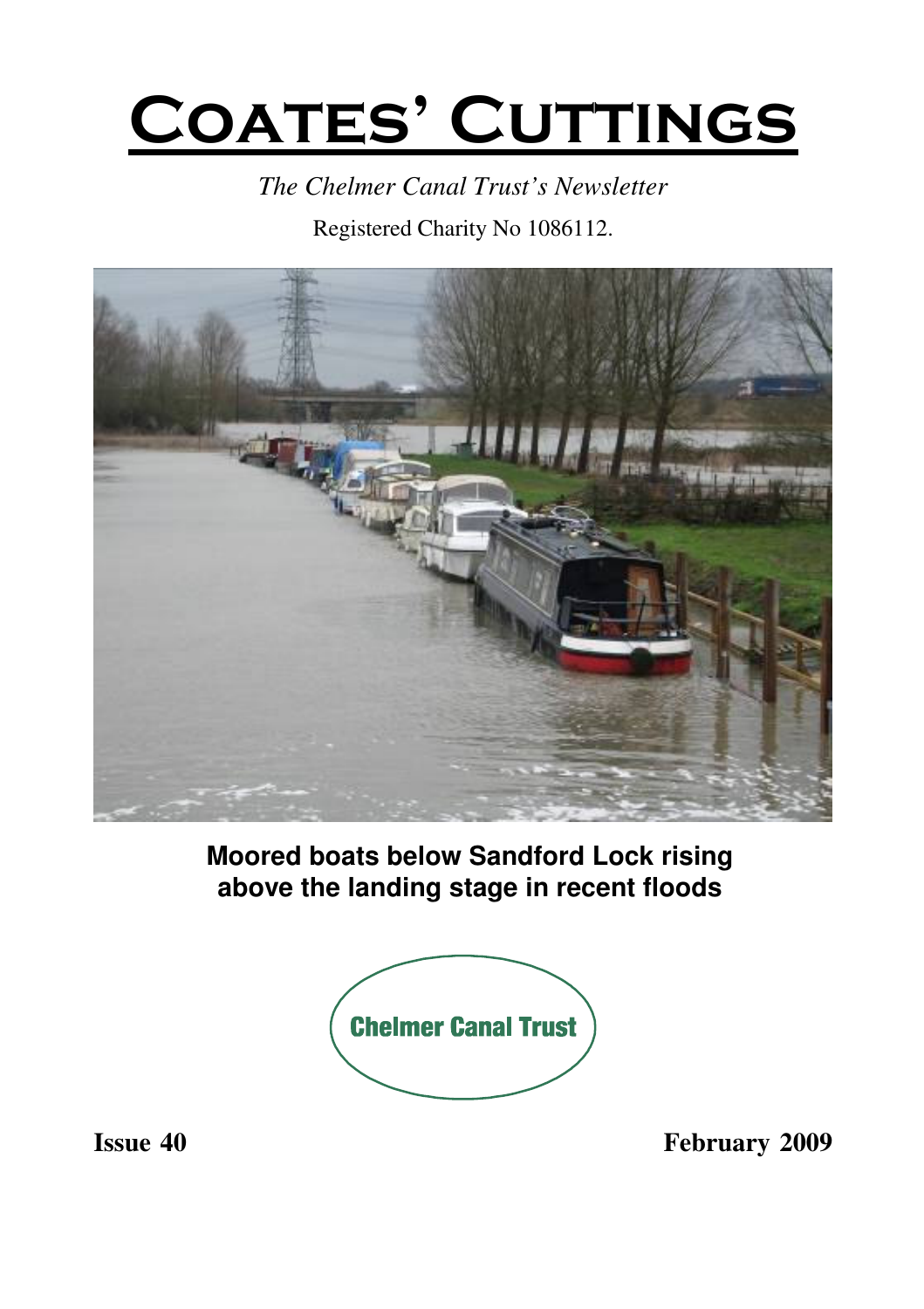#### **In This Issue**

#### **Page**

| 3  | "Caretaker" Editor's Column                                         |  |
|----|---------------------------------------------------------------------|--|
| 4  | Prettiness, Seduction, and the Grand Union – Dudley<br>Courtman     |  |
| 8  | Chelmer Mills, Milling and Millers – Dudley Courtman                |  |
| 16 | Festival of Light at Paper Mill – Roy Brindley                      |  |
| 17 | Any Personal Sightings? (flora and fauna) – Dudley<br>Courtman      |  |
| 18 | Historical Timeline for the Chelmer and Blackwater –<br>Mark Hanson |  |
| 22 | Interesting/Unusual Sightings – Dudley Courtman                     |  |
| 24 | Events Diary and Useful phone numbers                               |  |
|    |                                                                     |  |

~~~~~~~~~~~~~~~~~~~~~~~~~~~~~~~~~~~~

#### **Welcome to a new member:**

Roger Leigh from Brussels

~~~~~~~~~~~~~~~~~~~~~~~~~~~~~~~~~~~~~~~~~~

We welcome members' photos, articles and other contributions to Coates' Cuttings. Please e-mail them to nl@chelmercanaltrust.co.uk or post them to Windmill Pasture, Little Waltham Road, Chelmsford , Essex, CM1 7TG.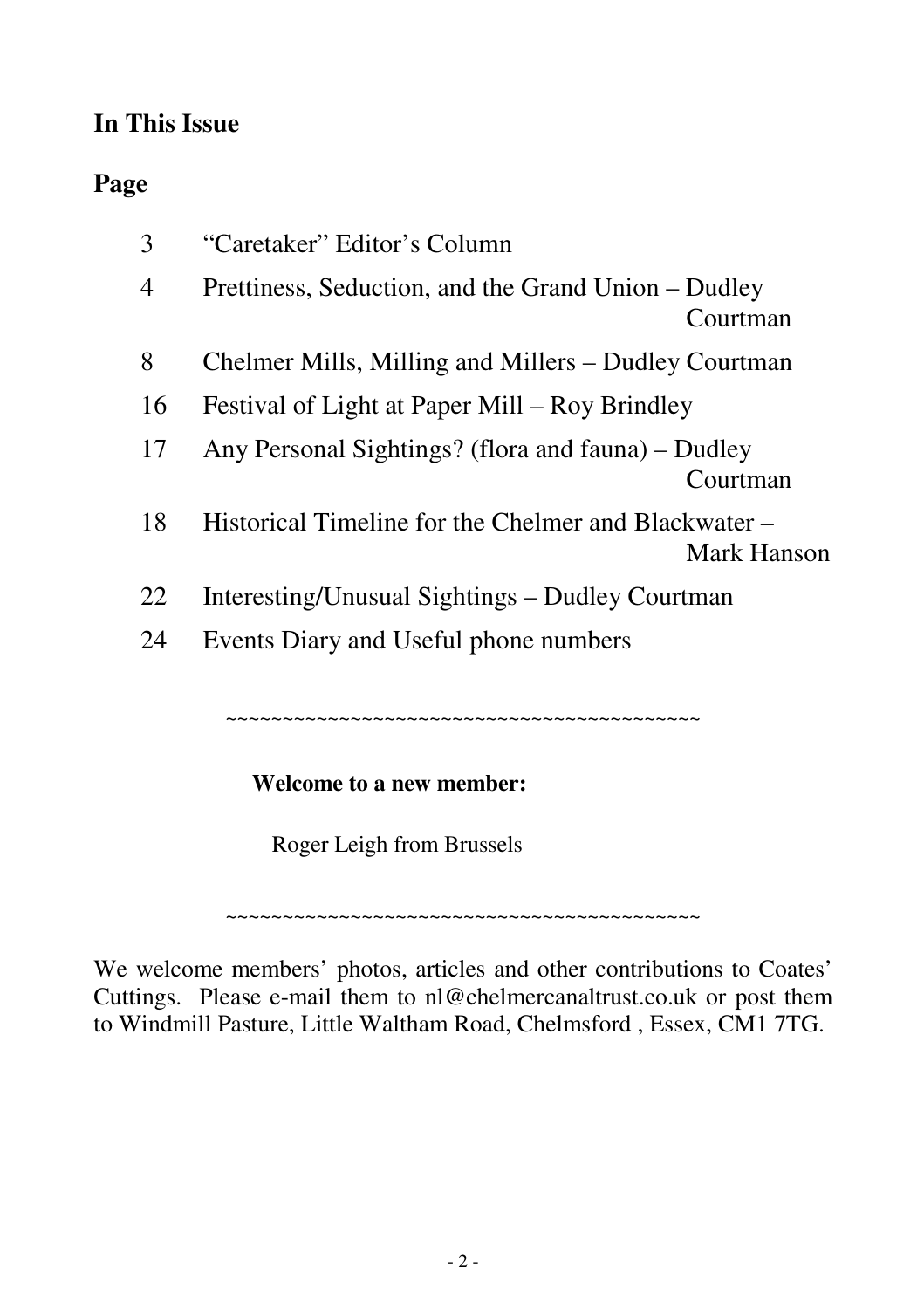

## **"Caretaker" Editor's column**

With the recent floods, the new moorings at Sandford (picture on the front cover) had their first real test. While the design of the moorings is certainly not to everyone's taste, these floods prove that if moorings are installed below a lock, then a considerable rise of floodwater must be allowed for if the boats are to remain safe. These moorings might be symbolic of the changes taking place on the Chelmer. The new vitality which Essex Waterways have engendered is certainly to be welcomed, but with all the "restoration" activity comes the risk that some of the Chelmer's distinctive and endearing character may be swept away before we realise what we are losing. The Trust is anxious to ensure that this does not happen. Later this year, we plan to host a discussion forum to help identify and preserve those precious idiosyncratic qualities of the Chelmer and Blackwater. The details are still under discussion but in the meantime Dudley Courtman's article "Prettiness, Seduction, and the Grand Union" his take on some of the issues we face.

While we still seek a "proper" editor for this fine publication, life must go on and I hope you enjoy our mixture of news and historic articles.

Don't forget that you can also read monthly reports about the exploits of our working parties on the trust website, (www.chelmercanaltrust.co.uk) and we now also have a group on facebook. Look for "Chelmer and Blackwater Navigation Enthusiasts"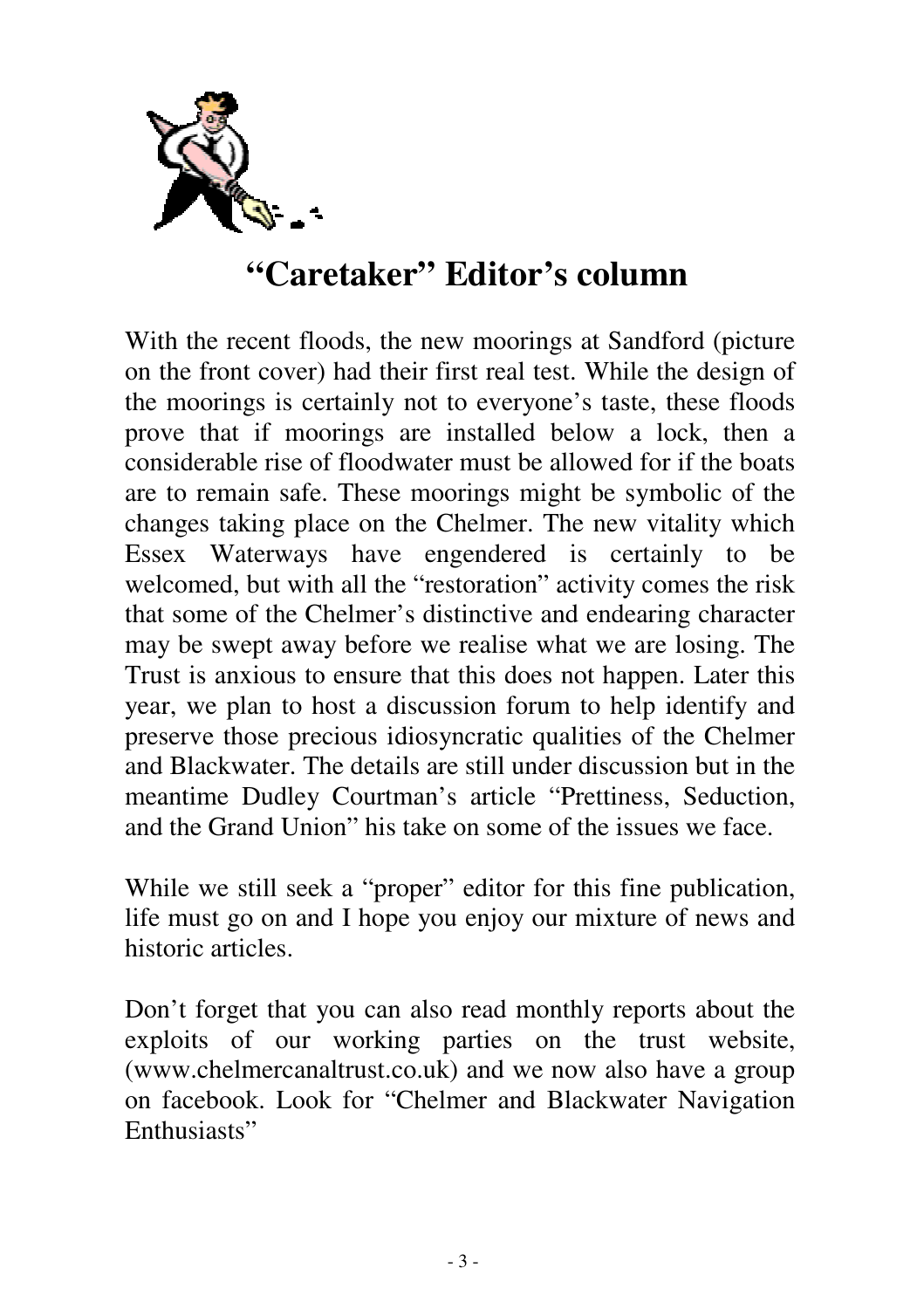# **Prettiness, Seduction, and the Grand Union**

Dudley Courtman

As I have journeyed the length of the navigation over many years, often accompanied by bands of aspiring young canoeists, and more recently on missions to remove floating pennywort, I have got to know every reach, quiet corner, weir pool, lock, and bank side. On each trip I have been reminded of how lucky we all are to have such a wonderful wilderness on our doorstep. At every bend a new vista opens set against the backdrop of the Essex landscape, mature trees, water meadows, ancient hedgerows and gentle wooded slopes – a veritable haven of peaceful tranquillity.

But times are changing – and fast. The 200 year old navigation has more or less withstood the post war invasion of new building, modern farming methods, reservoirs, gravel pits and motorways, not without a few unsightly scars. Now a formidable new threat has emerged - "prettification".

It is a well known fact that although many people purport to love nature they can't leave it alone. When they get the chance to tidy it up they set to with a will. I have watched with dismay as the character of my local villages has been transformed by new residents. Where they have inherited old farm buildings, large mature gardens and estates they have "tidied them up" by removing old hedges and copses, erecting fences, felling trees and replacing meadows and swathes of wild flowers and plants with short mown grass. Hardly a day passes when I am not buzzed by the whine of a chain saw.

I was reminded of this phenomenon when I read in the latest Inland Waterways Association newsletter that one of their working parties from the national Waterways Recovery Group had been cutting the vegetation along the bank of the canal in Heybridge. This group, apparently, was especially pleased with itself because their work had been admired by some of the local residents who obviously wanted to encourage the efforts of a hard working group of young volunteers. The residents thought that tidying up the bank was in everyone's interests. This is not necessarily so and it illustrates the seductive part of "tidying up", it is seen generally to be a good thing – a debatable point.

I would like to think that the Inland Waterways Association, the Navigation Company's new managers, had good reasons for sanctioning the tidying up of extensive tracts of the bank side vegetation and cutting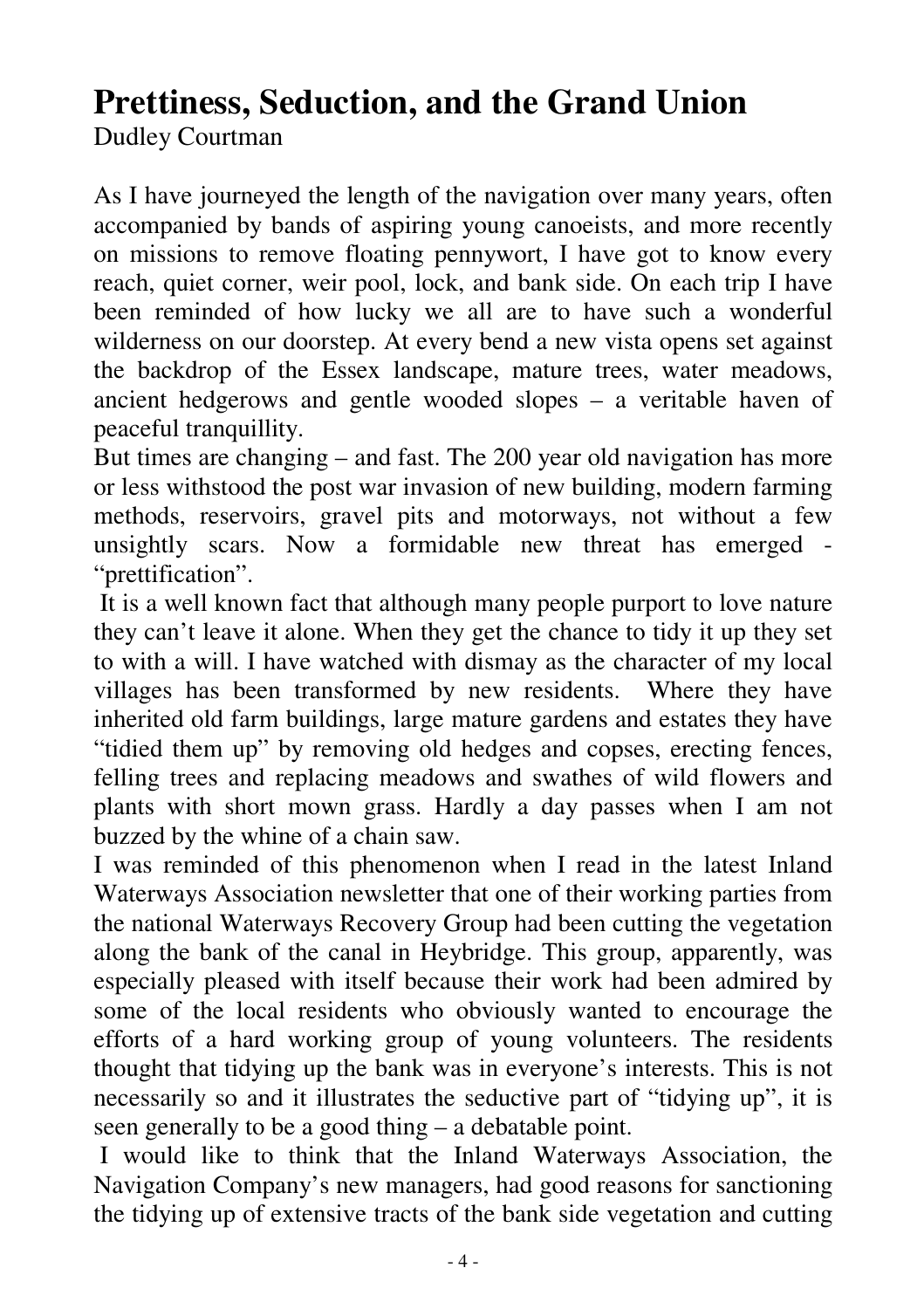down the stands of wild plants and nettles, the brambles, bushes and small trees. Had they considered the effect it would have on the natural eco-system and its constituent inter-related habitats of plants and animals? One would presume this to be the case so there must have been an overriding priority?

My enquiries revealed the answer: to restore the bank and towpath to its former state when horses towed barges from Heybrdge to Chelmsford in those days unchecked bank side growth would interfere with the tow rope. With the phasing out of the horses in the 1950's there was less need to continue with this practice and the Navigation Company – always short of funds- resorted to only cutting overhanging and fallen trees. It was this policy which has, over the years, infused the navigation with its natural mellow landscape which we all admire so much today.

Evidently the navigation's new managers have adopted the national IWA policy on the management of towpaths and banks which is aimed at making them more boater friendly. This to me is misguided. If the Navigation Company was able to use the waterway for many years using a light touch maintenance strategy why change now? The navigation is a mature natural waterway of high landscape value which doesn't need upgrading (prettifying) to Grand Union Canal standard. Regular cutting and clearing the banks will spoil its appeal to all visitors including the boaters themselves.



**Towpath and bank clearance at Beeleigh**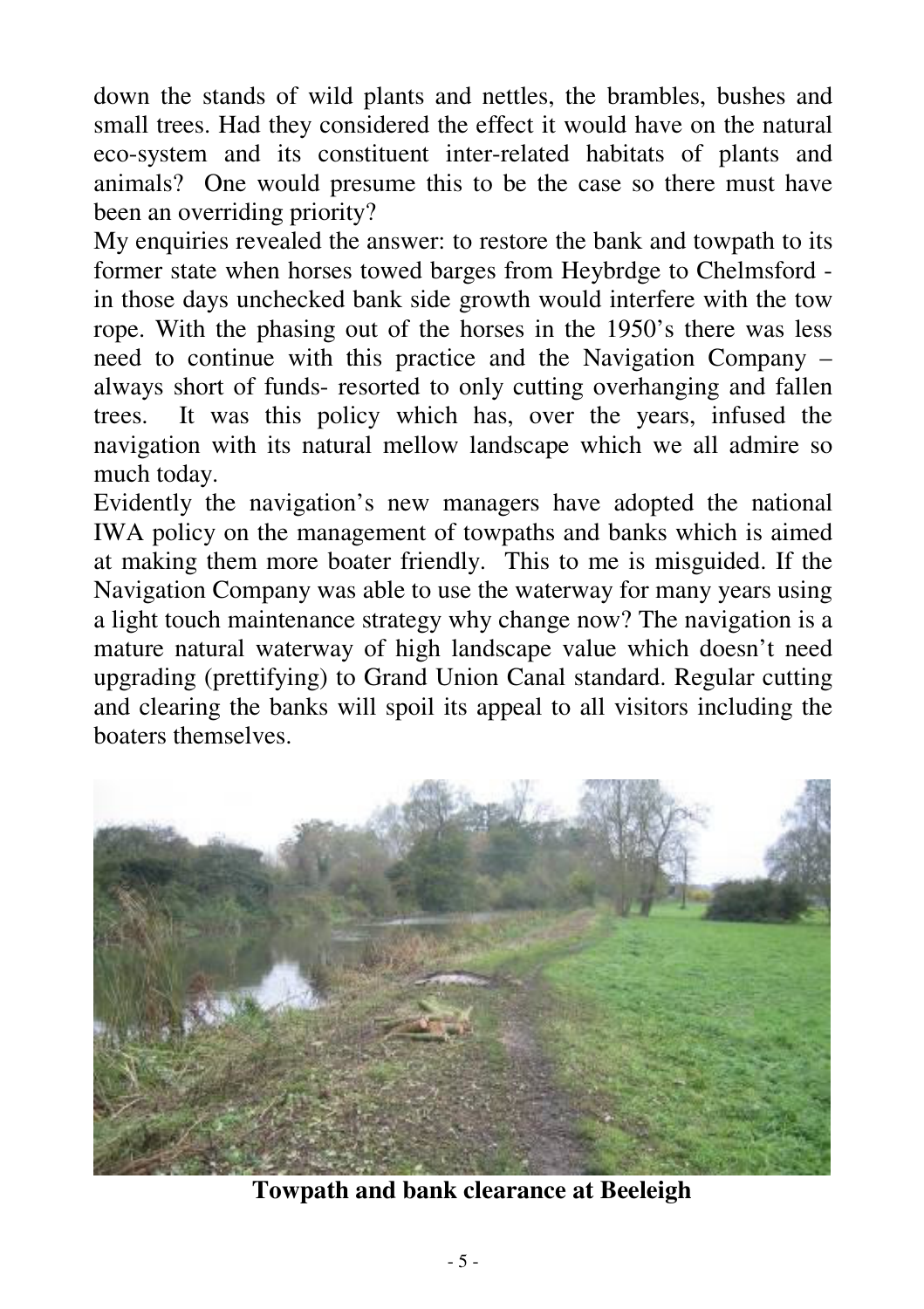Bank clearances, as well as being unnecessary, seriously impinge upon the biodiversity of the natural environment. The habitats of so many plants, insects, birds and animals are unwittingly destroyed. Even the regular cutting of the towpath itself prevents the growth of a variety of plants, some locally rare; in order to improve plant biodiversity a well designed cutting programme involving various cutting heights and frequencies could be used rather than the present regime of a uniform closely mown two metre wide path.

In the autumn boaters love gathering the profusion of blackberries overhanging the water as much as the door mice and birds enjoy eating them. The stinging nettles along the path are a valuable source of food

for the caterpillars of red admirals, commas, small tortoiseshells and peacock **butterflies** Rare dragonflies use the bank

side vegetation for basking, for platforms for hunting from, and for



territorial watch towers. Hedgehogs are afforded cover from predators amongst the rampant growth of the big weeds. Linnets and gold finches feed off the thistle seeds and visiting siskins feed on the alder trees (now cut down and burned). Voles, an endangered species once prolific along the navigation, need bordering strips of vegetation for protection and food supply. Similarly otters, just making reappearance after a long absence, use it for cover, migration routes, and breeding purposes. One could go on.

The 2007 survey by the Department for Environment Food and Rural Affairs revealed that the range of plants along the country's river banks has fallen by 8% over the last ten years. Do we want to contribute to this trend?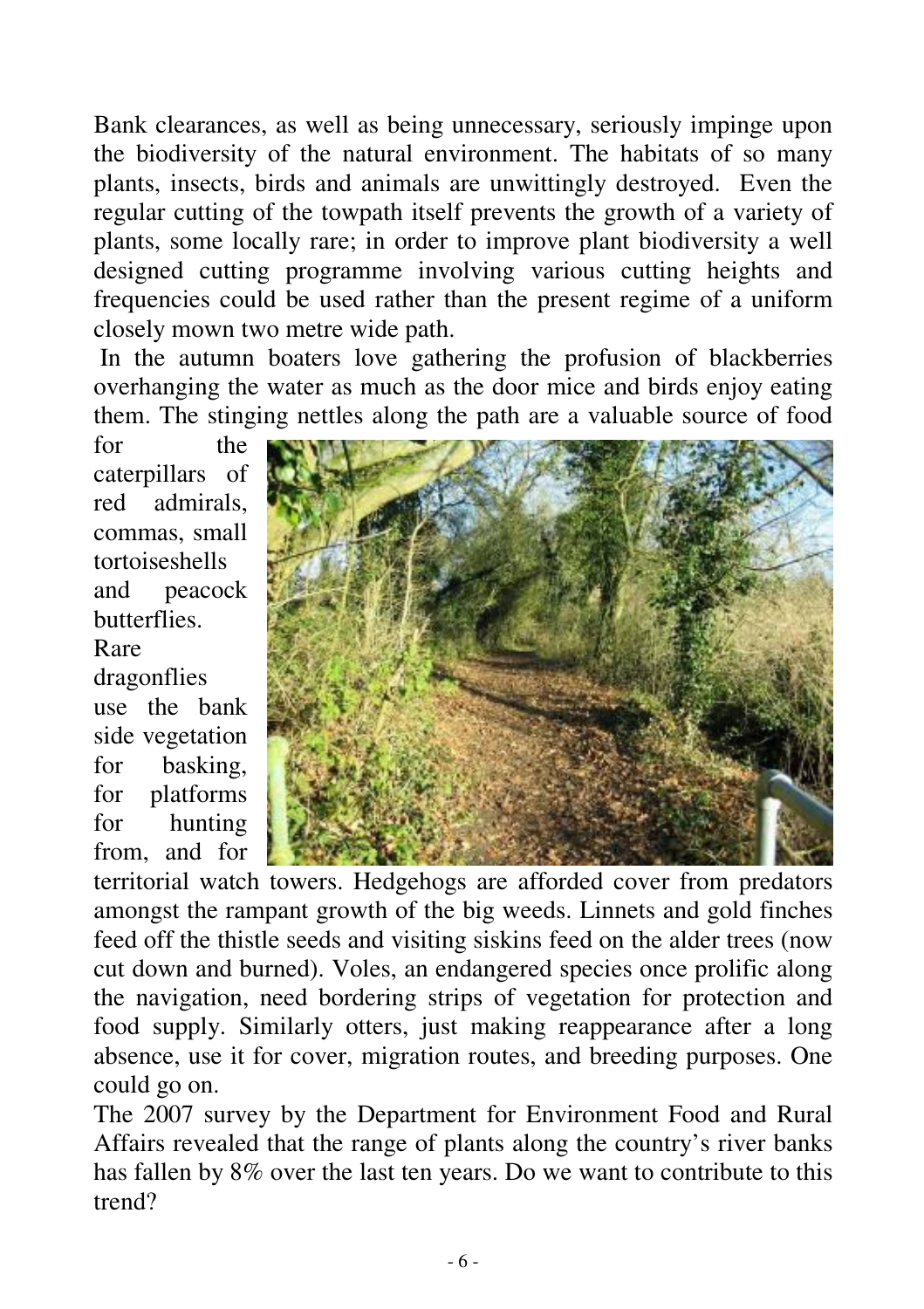Whilst on the Chelmer and Blackwater Navigation we are removing waterside plants other canal restoration groups are making provision for them. On the Grand Union Canal in Northamptonshire rafts of floating vegetation are being used to help improve water quality and to provide wildlife habitats for dragonflies, damselflies and amphibians. On the Droitwich Canal the reed beds destroyed by the restoration works are being replanted. On the Cotswold canal restoration ancient wood and craft skills of coppicing are being taught to young people. Faggots thus created are being used to stabilise the banks and provide wildlife habitats.

At least it is comforting to know that in other parts of the country the canal managers and restorers are guided by sound conservation principles. The numerous piles of burnt out embers of trees and bushes at Heybridge, Beeleigh and Borehan suggest that we have some lessons to learn. It was such a pity that the heaps of cut vegetation were not left on the banks as cover for wildlife.

I am very concerned about what the future outcomes might be if the cutting of the bank side vegetation continues. The natural attractiveness and charm of the navigation will be spoilt. The biodiversity of plants and animals will be drastically reduced, some species lost altogether. The navigation and its towpath (probably asphalted over) will become like a mini, soulless Grand Union Canal. Perish these thoughts! There will be those amongst us, like the Heybridge residents, who might approve of tidying up the banks, but I hope that you, like me, will want those of the Chelmer and Blackwater Navigation left alone: tidying, prettifying and recovering them is not required or welcome.



**Will you be led up the Grand Union garden (tow) path?**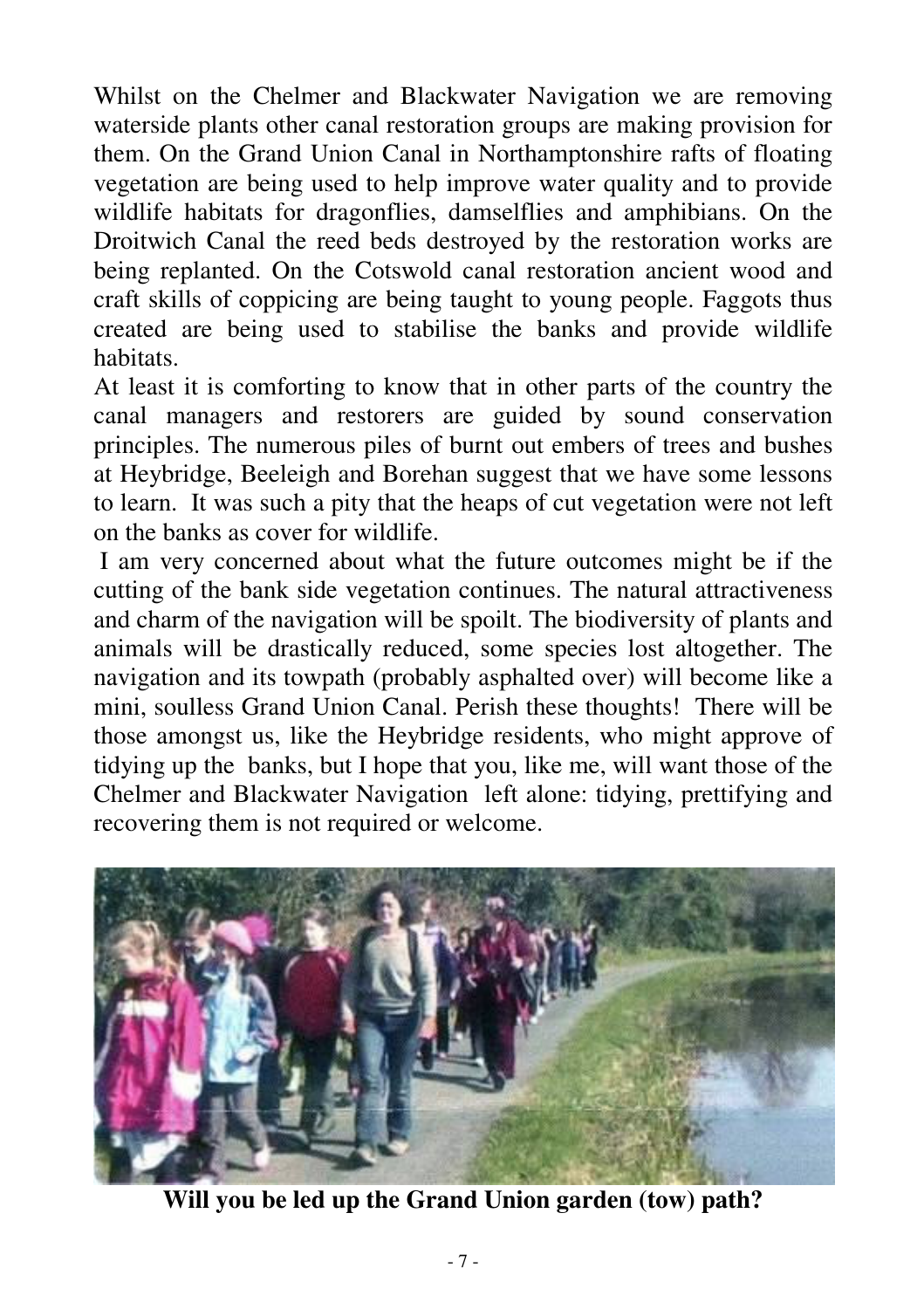# **Chelmer Mills, Milling and Millers**

The water mills along the River Chelmer and its small tributary streams were there long before the Norman Conquest of 1066. Their embankments and feeder ponds were probably all dug by Saxon spades, and possibly a few Roman ones. It is hard to envisage today that the mills existed long before the many small churches that are dominant feature of the Essex landscape.



**Barnes Mill Weir Pool**

The working mills were a fundamental part of life from the earliest times because they were used to produce food and clothes. Many have since been abandoned and leave only fascinating site remains, whilst the larger ones, further down the river where the water supply is more abundant, lasted the longest. Many of the smaller ones in the upper reaches have disappeared leaving only invocative house, field and road names as signs of their former existence. That mills were built on the smallest of stream and brooks was due to the fact that they served the basic needs of their local community and didn't have to rely on the primitive road network. Heavier rainfall in those times,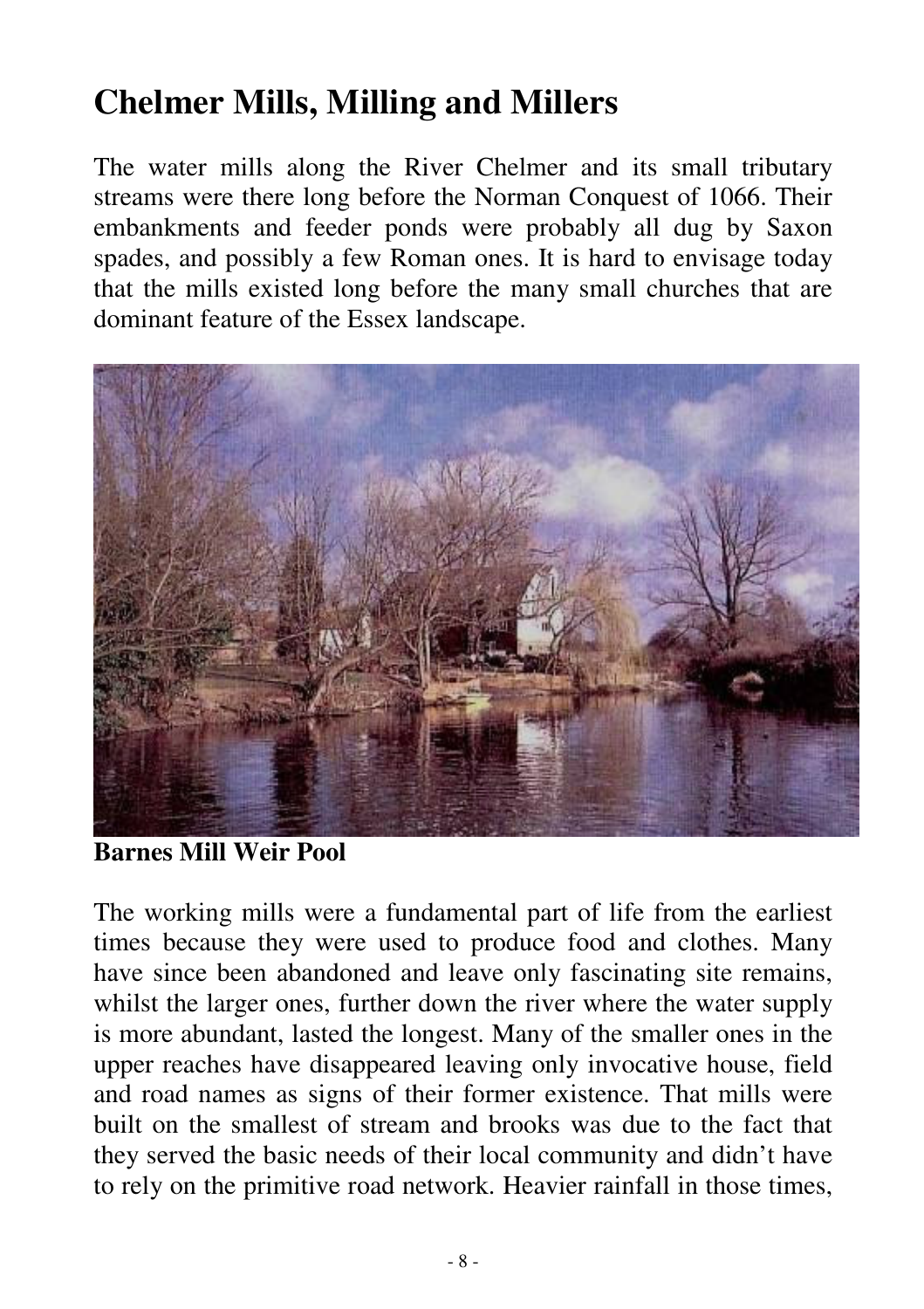plus the higher falls (drops) would have made mill construction in the upper reaches worthwhile



The Domesday record of 1086 shows that mills were abundant: some 400 are listed for Essex, 20 of which are sited on the Chelmer and its tributaries.

We are indebted to the Norman king, William the Conqueror, because sometime after his victory over the Saxons at Hastings in 1066, and the grand share out amongst his nobles of the spoils of war,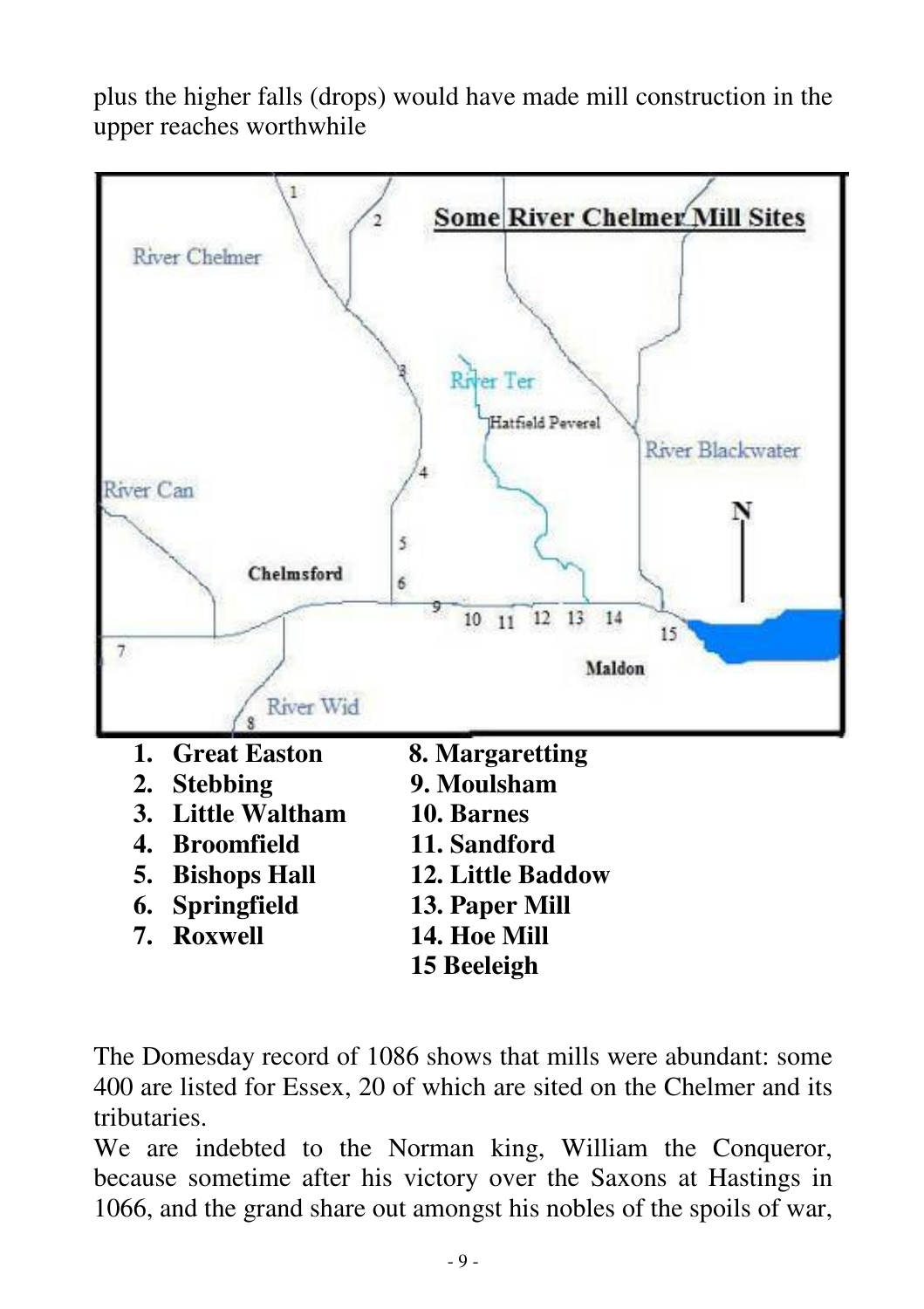he lost track of who owned what and was worried that he was not receiving all that was due to him. Hence the Domesday Survey. The results revealed some haphazard ownership patterns. Local Chelmer celebrities like Ranulph Peverel - whose name survives at Hatfield Peverel - was linked to mills on the RiverTer, on the Blackwater estuary, and at Henny on the River Stour. Another baron, Mathew of Montague, owned mills as far apart as Margaretting on the River Wid and Great Easton on the upper Chelmer. How they both managed to keep a watchful eye on this far flung empire in deepest Essex is hard to imagine.

The mill builders, having first dammed the river to make a pond, had to somehow harness its potential power.

# Horizontal Water-powered Gristmill.



In the Shetland Isles the mills used horizontal wheels based on the Scandinavian (Norse) pattern – a jet of water was directed on one side of the wheel to drive it, and its central shaft drove the millstone above. It is thought that it was the Romans who first introduced the vertical wheel which, although it required a larger fall, was more efficient. The early mills were uncovered as no storage space was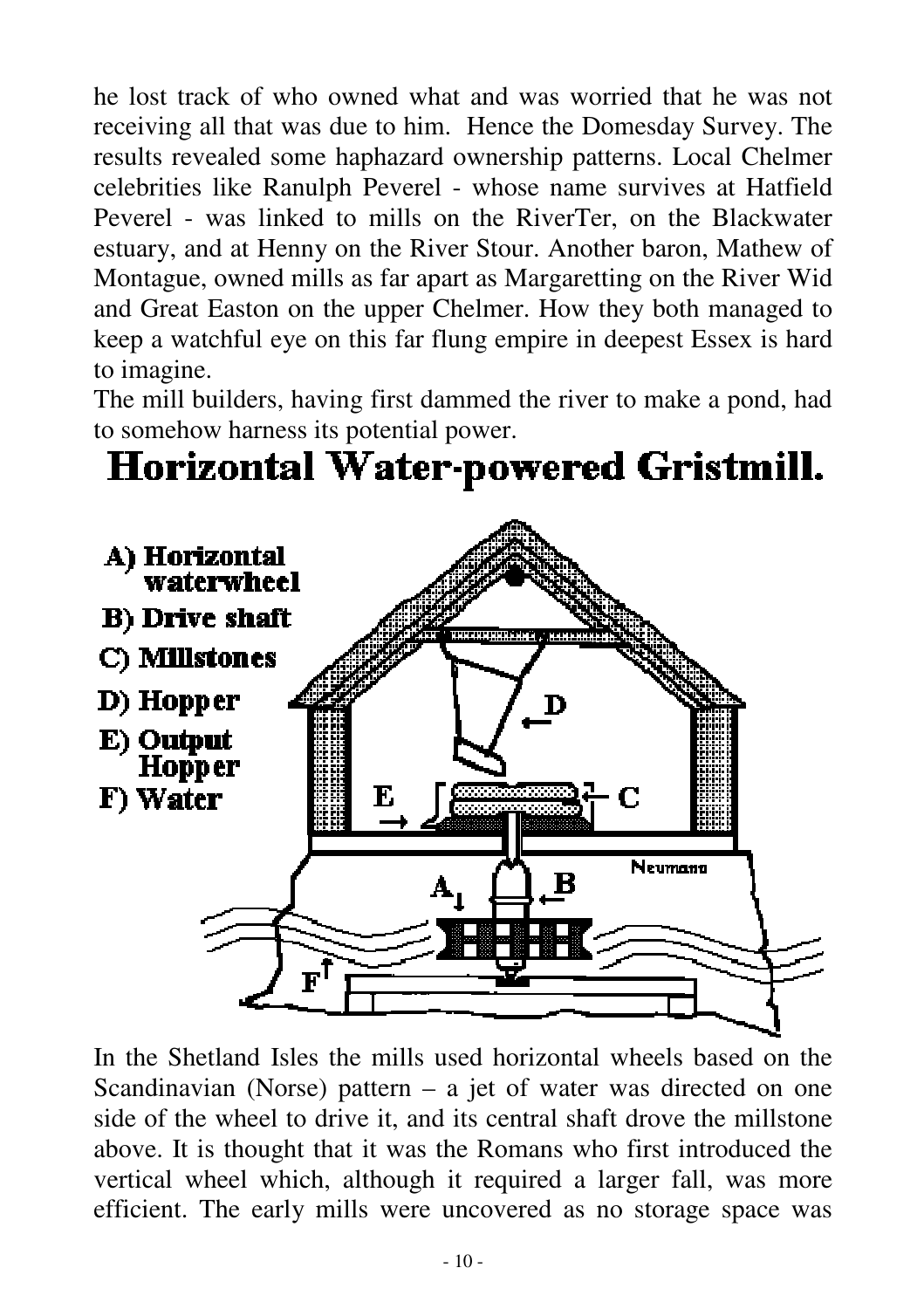needed. A pit wheel ( the water wheel) , wallover (attached cog gear) and spur wheel (large horizontal secondary wheel) were used to drive the mill stones, which in their turn ground the seeds and grain, or drove a series of hammers to "full" locally made cloth. The first wheels, paddles, shaft and gears were made locally of wood of which a few still survive. That at Springfield Barnes on the Chelmer was still working in 1957 when its shaft finally broke. Its wooden 11ft diameter compass spur wheel now decorates the present mill owner's dining room.



**Mill wheel mechanisms**

Barnes, built boldly across the river, encapsulates in its architecture all that was special about Essex mills. You can still admire the mansard roof with its "hip" junction half way down which provided the attic space needed once mills became more productive. The attic floor space was invaluable as it formed the basis of the top down manufacturing process. To get the sacks of grain to the top floor a lifting box, the lucam, was fitted at attic level on the outside wall forming a platform with trap doors for the sack hoist. The power for this was provided by a roller driven by a spur wheel. Its use dispensed with hand hauling but it had its drawbacks. One poor worker caught his fingers in the chain and was dragged from the ground up through the lucam's trap doors! Another story recalls how a local wheelwright used the system to his advantage by winding the chain around his foot and hitching a lift up through the trap doors!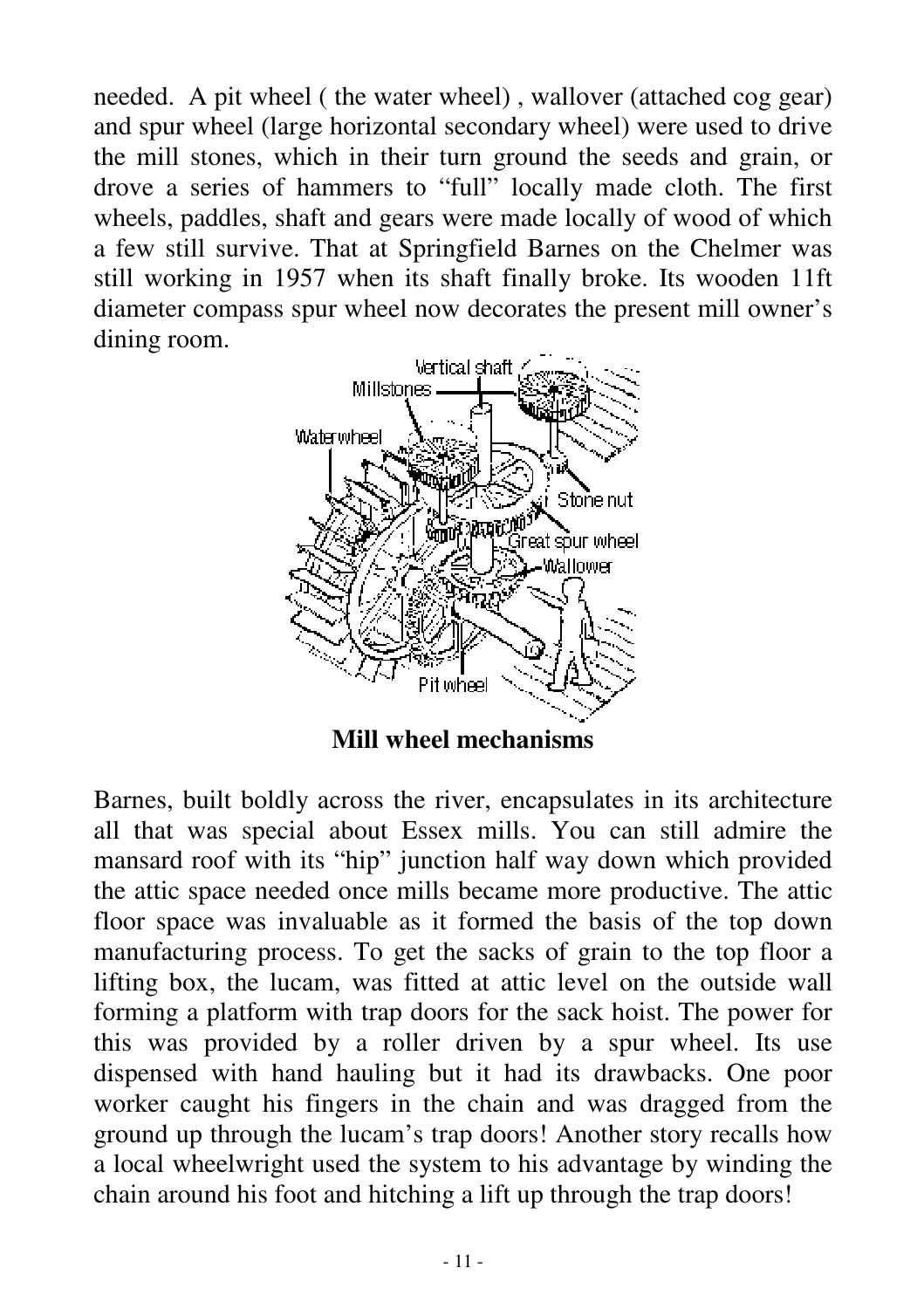Iron work gradually replaced the wooden paddle wheels and shafts. The Chelmsford firm of Christy and Norris set up its own iron works at Broomfield solely for making mill machinery. The millstone grit grinding stones were imported from France or transported from Derbyshire. These were expensive items. In 1590 a new stone for Margaretting mill cost 53s 7p with an extra 5shillings for cartage which must translate into a considerable sum at today's prices. Once installed millstones lasted a long time. When Springfield mill was decommissioned in 1939 a sixteenth century coin was found embedded in a crack in the millstone.



#### **"19th century sketch of Barnes Mill when it was steam and water powered, Note chimney, boiler house, hip roof, lucam and sack hoist."**

The invention of the steam engine in the early 1800's changed the character of the wooden mill Tall chimneys with brick built boiler houses were attached to many of the Chelmer mills: Moulsham, Barnes, Boreham, Sandford, Springfield, Highlands, Little Baddow and Writtle. Joseph Marriage converted Moulsham mill to steam in 1839. In most cases the steam was used as a separate entity to assist the water wheel rather than replace it. The steam engines, chimneys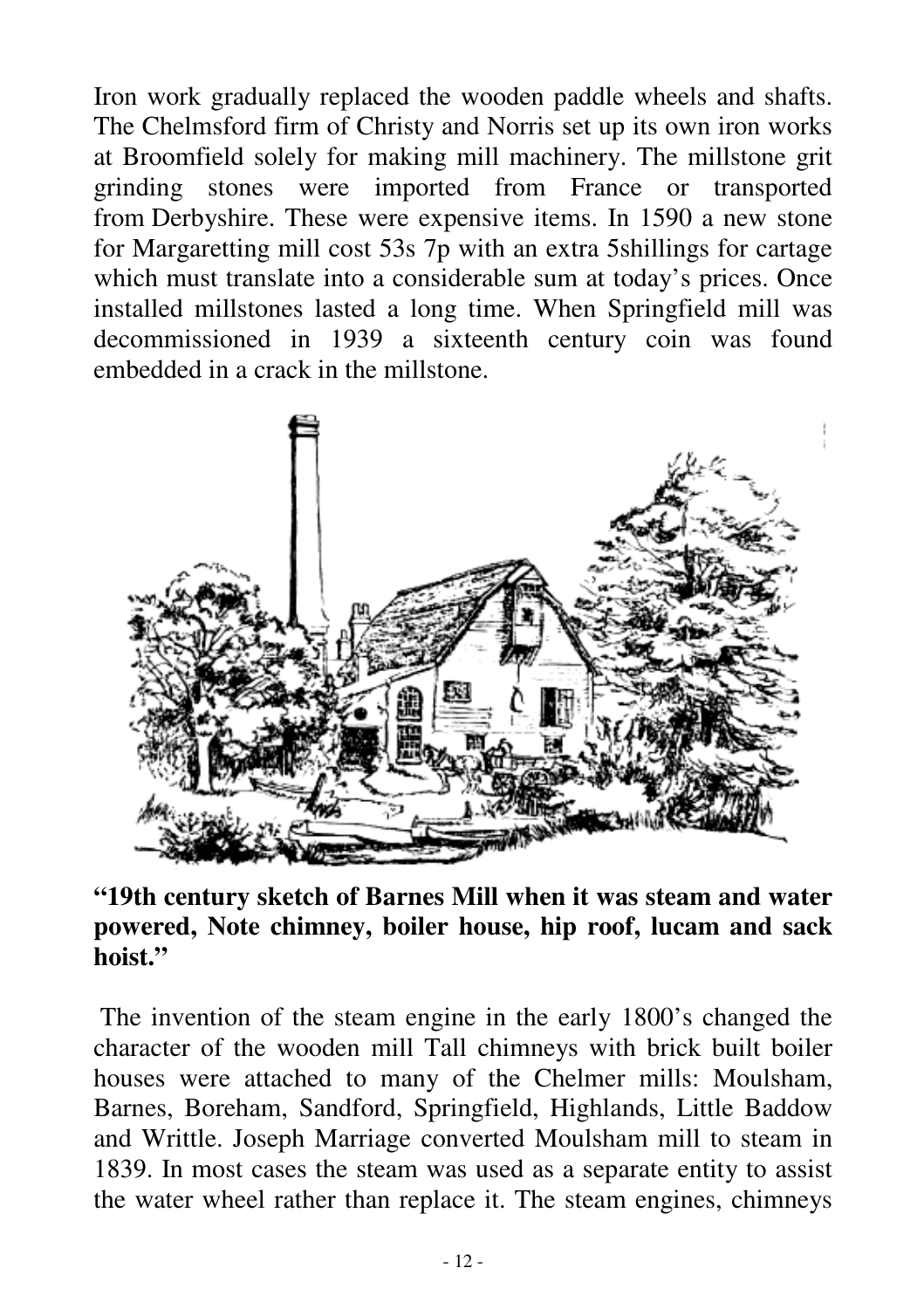and houses are now all gone save for the priceless treasure at Beeleigh where the original Wentworth beam engine and Elephant boiler survive. The steam era lasted from 1840 to 1880 when it was superseded by new horizontal grinding rollers electrically driven by turbines Roxwell mill continued to use steam until 1901 when its boiler blew up in dramatic fashion.

The development of mill rollers and electric turbines encouraged enterprising millers to move away from the river to new sites with good transport links: Marriage's modern Chelmsford mill is sited next to the railway station: similarly Baird's at Witham is beside the railway, and Green's mill at Fullbridge at Maldon is next to the port.

In feudal times the Lord of the Manor was the miller in charge and he exercised considerable power by insisting that all grinding was done in his mill at his price which could have amounted to several days work in his fields. Over time mill ownership gradually passed to those business men with enough capital to either build new mills, or maintain existing ones. The main milling families in Essex in the seventeenth and eighteenth centuries were the Strutts and the Marriages. Their names crop up everywhere. The grandest nouveaux riches were the Strutts. One of the first Strutts, William, is mentioned in a 1607 law suit at Colchester, and a John Strutt in the 1600's ran Chelmsford's Moulsham and Springfield mills which were passed on to sons, one of whom left an interesting record of his tenure of Moulsham mill- a mounting block there bears the inscription "John Strutt March  $29<sup>th</sup> 1712$ ". He moved to Terling where in 1726 he built Terling Place and went on to become MP for Maldon where he led the resistance to the construction of the Chelmer and Blackwater Navigation in 1793. The Strutt milling dynasty extended to Moulsham, Springfield and Bishops Hall mills in Chelmsford, Maldon, Hoe mill at Ulting, Wickham Bishops mill on the Blackwater and probably others. A beam in Mousham mill has carved in it the inscription:" John Strutt, Miller, Millwright, built this mill, Bishops Hall, 1716". One assumes from this that at the time he owned and lived further upstream at Bishops Hall mill. Mills stayed in one family for years and the birth of sons ensured that the business developed. Another John Strutt sold Hoe Mill in1780 and became a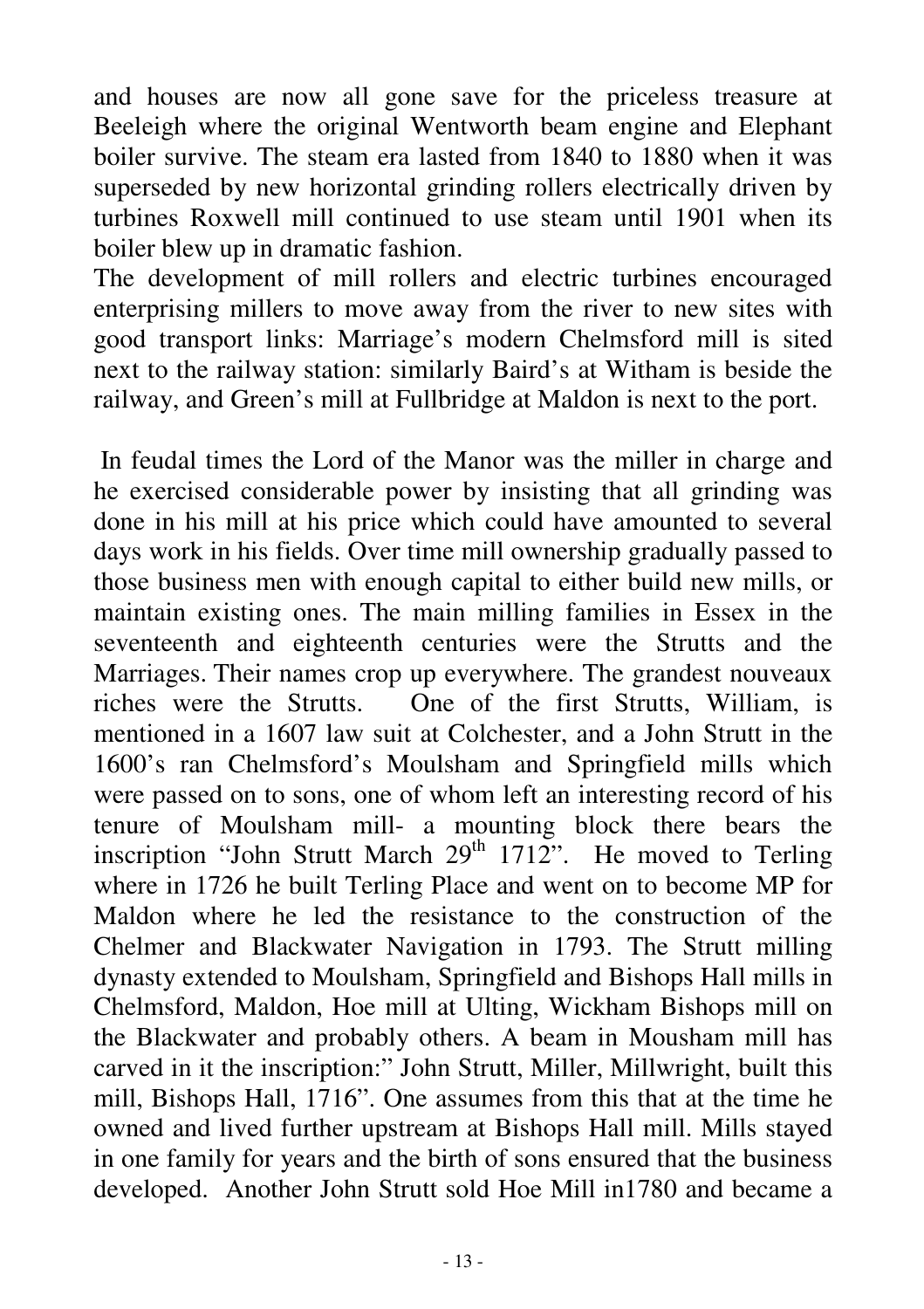famous physicist, President of the Royal Society and the winner of a Nobel Prize.



**Barnes Mill**

In the nineteenth century the Marriage family took up the Strutt mantle of mill ownership. They extended the empire to other mills at Little Waltham, Barnes, Stebbing, Broomfield and Colchester. The Christian faith, particularly non-conformism, played an important part in millers' lives. Francis Marriage, who farmed at Stebbing, is credited with being a founder member of the Society of Friends in 1647, the Quakers. The name Quaker was used because of the terrifying delivery of their sermons which made everyone quake! Francis Marriage was twice imprisoned in Colchester castle for his faith. The Marriages were Huguenots who had fled persecution on the continent, and like many refugees throughout history, they responded with vigour to their new environment. Inspired by their faith and work ethic they soon established themselves in the business world. Like the Strutts they lived comfortable lives in commodious mill houses next to their mills of which many fine examples still exist. Although the Essex millers became wealthy merchants who could indulge in life's natural pleasures and pursuits they played an important part in community life. When William Marriage, a grandson of Francis of Stebbing, died at Barnes mill in 1774, an obituary spoke of his patient and kindly nature: "…has conducted an extensive business with much reputation: he discovered remarkable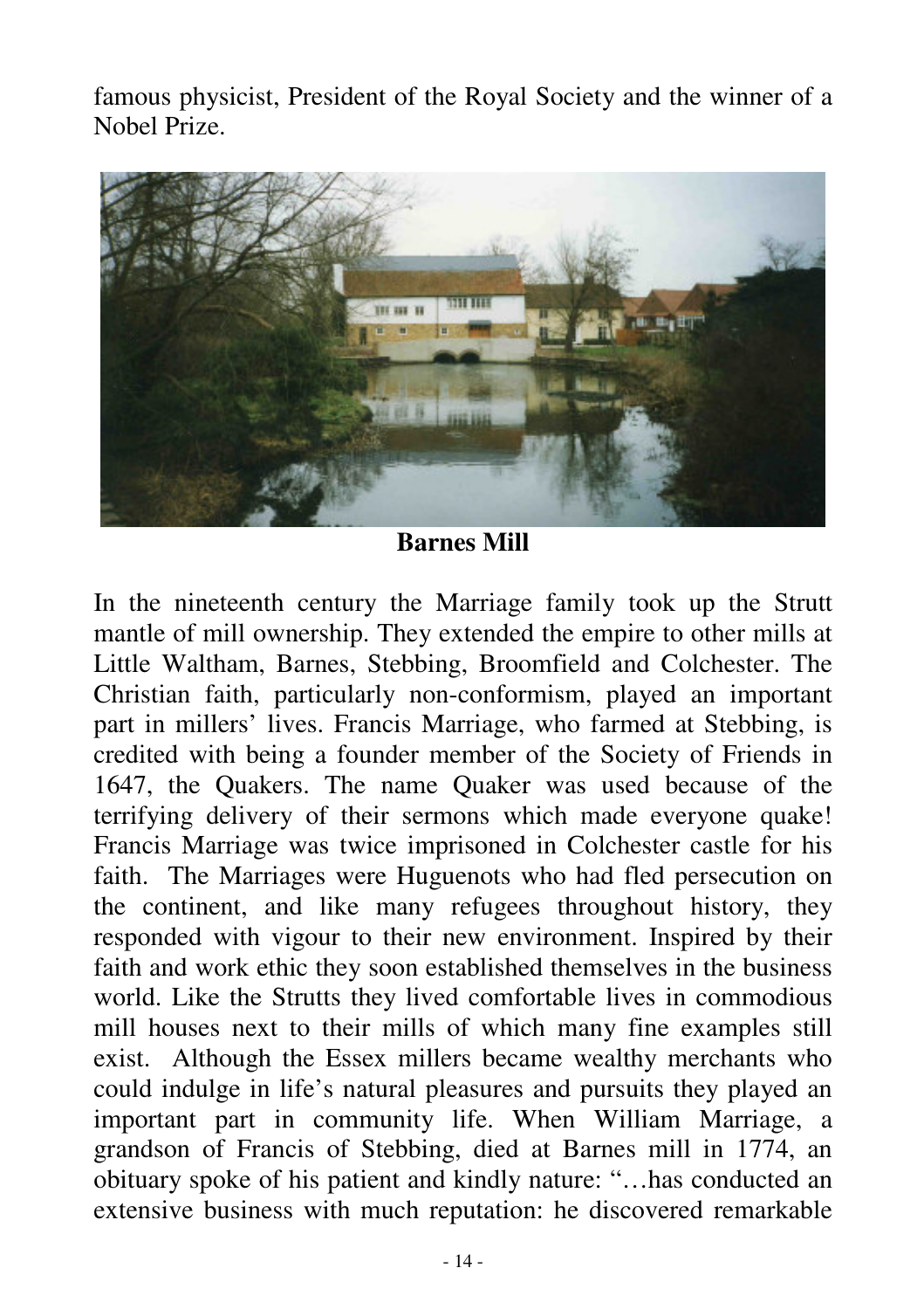economy in transacting the same probity and punctuality, without hurry or emotion ".

Barnes mill, the first on the navigation downstream of Chelmsford, illustrates the history of Essex mills. Made by Saxon spades on the Springfield bank of the Chelmer it prospered under the Lord of the Manor, was passed on to local millers who became important corn merchants. In 1408 it was owned by the nuns of Coggeshall Abbey who used it for fulling local cloth, probably the coarsely woven "bays". It was linked to the canal in 1793 and was able to profit from the new link to the seaport of Maldon. It converted to steam in the 1830's and was able to import Newcastle coal. Like Moulsham it suffered from some loss of water when the feeder ditch link was made from the Chelmer to serve the new canal basin at Springfield Basin - the miller reckoned that he lost 3 to 4 loads a week although this was disputed by John Rennie, the canal's chief engineer. Barnes retains its tranquil setting with a picturesque mill pond which once, together with the adjacent meadow, served as a playground for the population of Chelmsford before the days of car and air travel. It has survived the disaster of demolition, and the frequent fires (and an explosion!), as well as the dead hand of local authority urbanisation as at Sandford, its neighbour, which became a waterworks. Along with Moulsham, Springfield Barnes has adapted itself to changing circumstances and is still a heritage treasure of archaeological, social and historical importance. It represents a former way of life and perhaps in many ways a richer one. The Marriages finally left the mill in 1918 when it was taken over by the Fleming family. An inscription on the outside wall below the lucam in the 1920's read: "This mill will never turn again with the water that has passed". In other words "look forward not backward", a maxim that both the Strutt and Marriage families religiously applied. The Chelmer millers gradually improved on the techniques learned from their forebears to create this county's first major manufacturing process by harnessing the natural power of the water in the River Chelmer. They would view with disbelief the changes that have occurred since their passing but I am sure that they would have approved.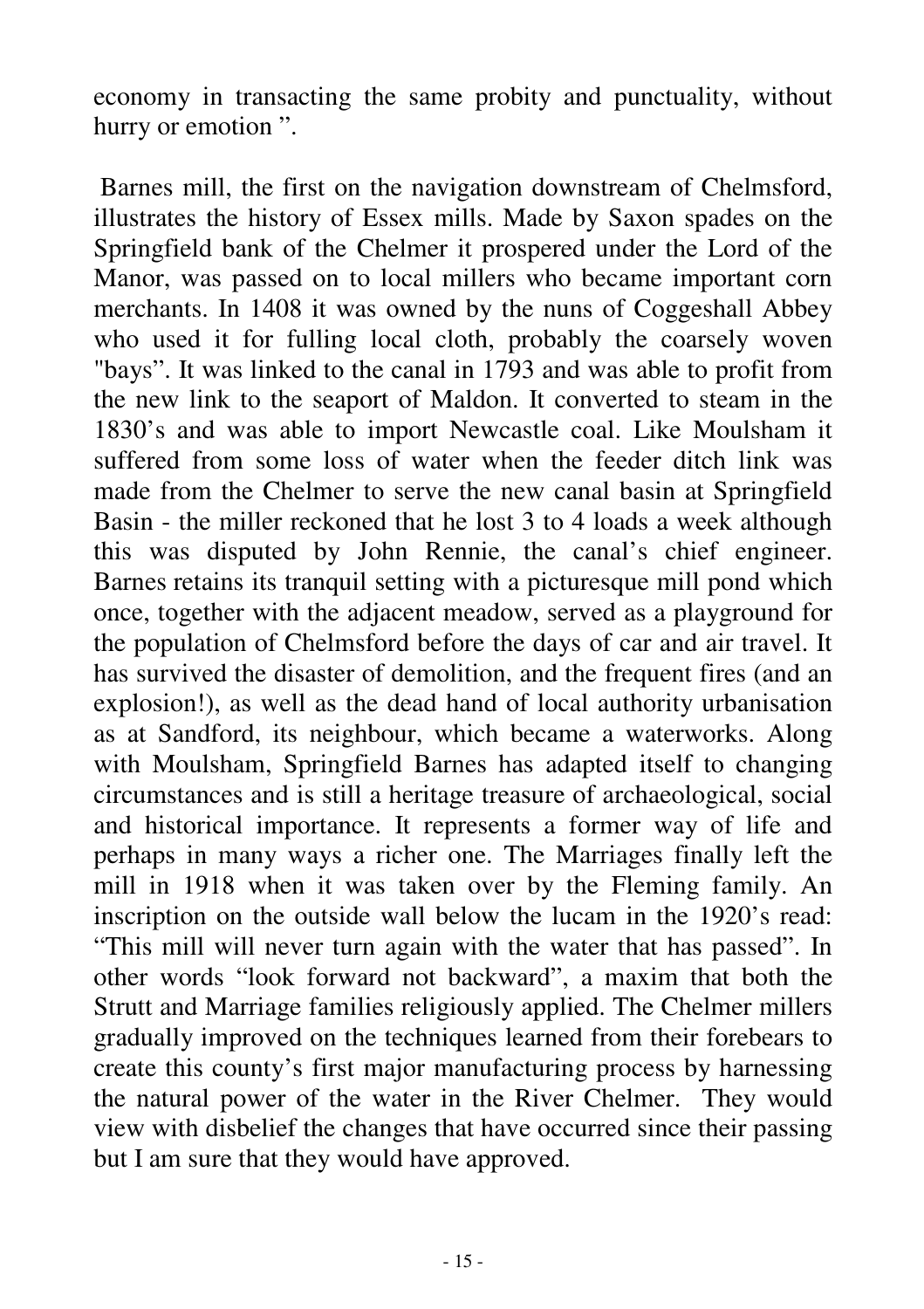#### **Festival of Light at Paper Mill Lock**

Thanks to the inspiration of two lady boaters at Paper Mill lock, Leila Evans and Margaret Wilkinson, a Festival of Light was held at the lock in the evening of Saturday 13 December. Leila and Margaret with the help of a number of other boaters organised the event which involved the illumination and decoration of boats with festive lights and decorations, the arrival of Father Christmas by boat, a grand raffle and a number of stalls. Lucky number programmes were printed and sold with the kind assistance of Elliot in the Paper Mill tearooms. Invitations were sent to boaters at Sandford and Hoe Mill locks to which there was a good response, although in the event, bad weather stopped a number of them attending. The weather on the day was dreadful, bitterly cold with incessant rain until well into the early evening. Several trees had been felled or pruned previously and a number of the men were able to spread chippings around liberally to make it safer and more comfortable under foot. Nevertheless the support was superb and although the boaters car park was opened up for visitors parking it was quickly overwhelmed with many people being forced to park in the road some distance from the lock. Altogether a very successful event with about a dozen boats being beautifully decorated - a dazzling display thanks to the efforts of all the participating boaters. Carols were sung by the Little Baddow Brownies, the Little Baddow bell ringers entertained everybody, Father Christmas arrived to the delight of the children both young and old, more live music fronted by Terry was played in the tea rooms and the various stalls did a roaring trade. A final grand total of £630 was raised and divided equally between 3 charities - Little Havens Hospice, Little Baddow Wickhays Playcentre and the Inland Waterways Association.

Thanks go to the organisers, participants and visitors all of whom made such a success of the Festival, which hopefully, will be repeated.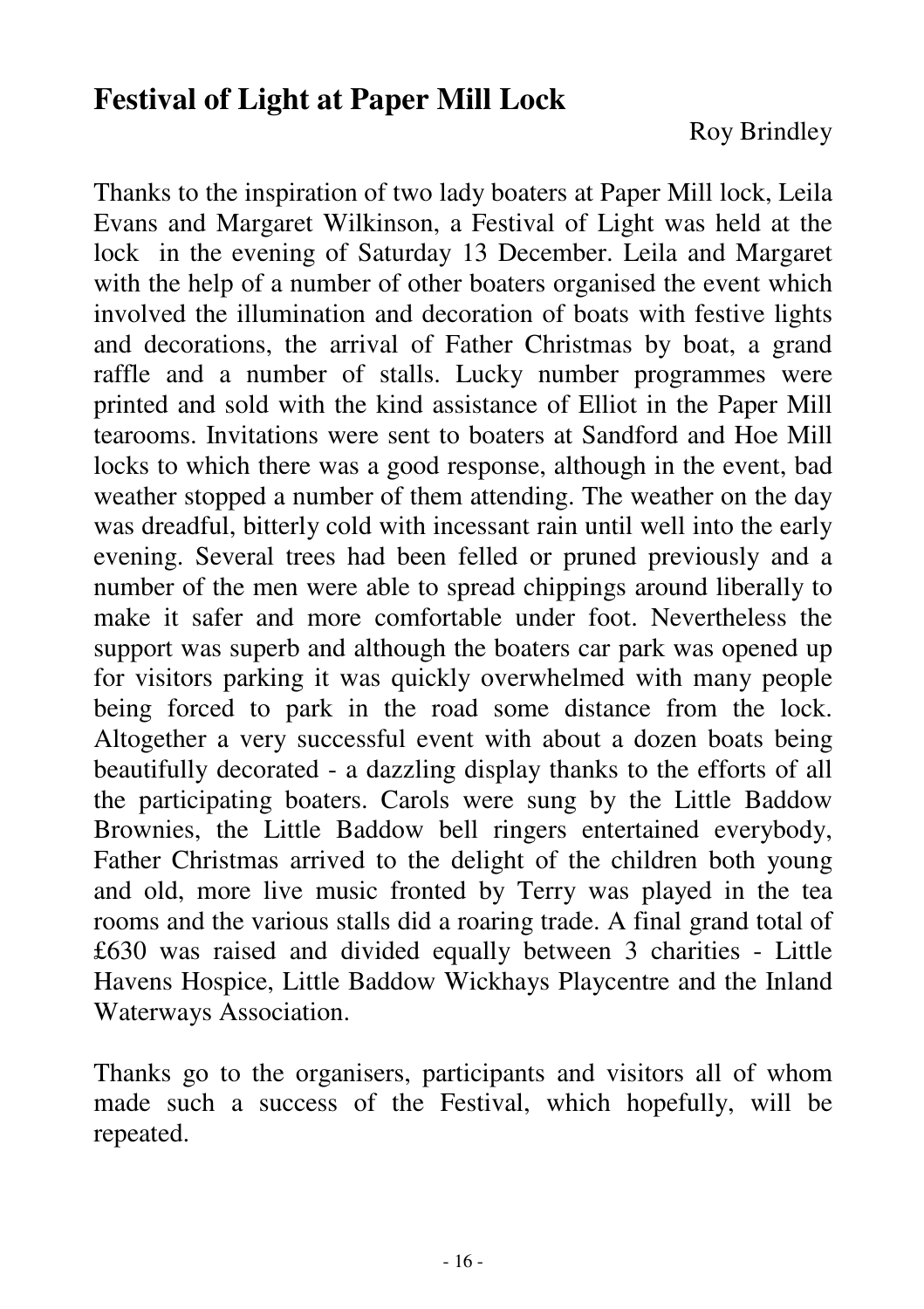#### **Any Personal Sightings?**

Member, Mark Hanson, is currently searching for records of the flora and fauna of the Chelmer and Blackwater Conservation Area in order to produce an authentic up to date information dossier that will be accessible to everyone through the Essex Record Office. There are of a lot of records kept by individuals out of their personal interest as well as those kept by established organisations. He wants to bring them altogether before they get forgotten or lost. It may be that you know of records for the following:

- 1. A bird list for the Hoe Mill area including the adjacent fishing lakes.
- 2. Sightings of the Musk Beetle recently on the Chelmer and Blackwater.
- 3. Reptiles including grass snake and common lizard.
- 4. Fritillary Butterflies from 1940's and 50's before they became extinct.
- 5. Mammals, especially the Pygmy Shrew, Water Shrew and Dormice. Cat kill from adjacent houses as well as road kill would provide useful evidence. Seen any flat hedgehogs lately?
- 6. Orchids? Bee, Green-winged and Early Marsh have been present

If you can help in any way them please get in touch with Dudley Courtman who will pass the information on to Mark: dudleycourtman@googlemail.com or 16, Roots Lane Wickham Bishops, CM8 3LS.

*Dudley is also keen to hear from any members who are interested in helping to track mink, particularly in the Chelmsford area. With early signs of water voles and otters returning to the canal, it is vitally important to control the mink.*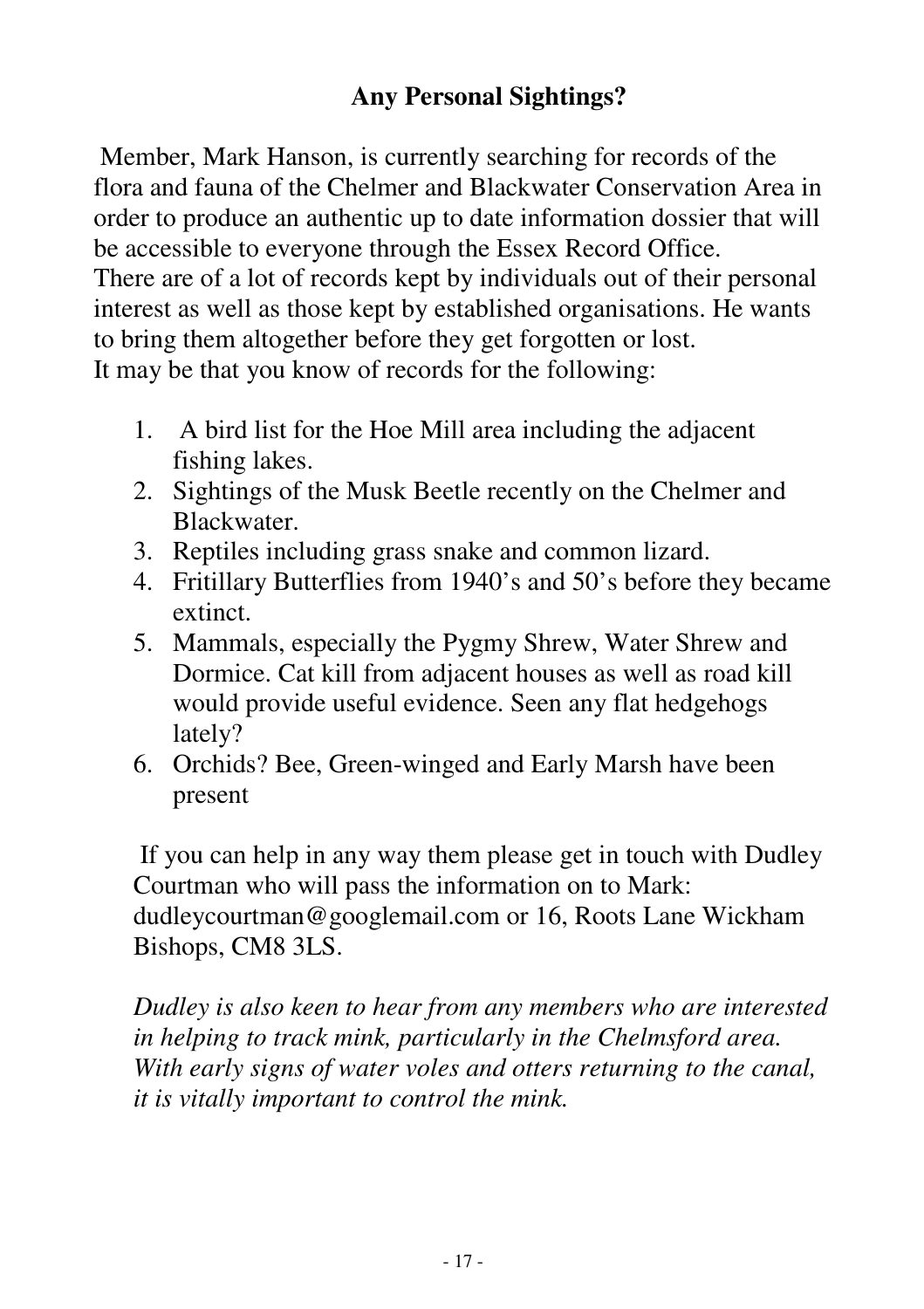## **Historical Timeline for the Chelmer and Blackwater Navigation**

- 1677 A scheme proposed by Andrew Yarranton to make the river Chelmer navigable opposed by the borough of Maldon.
- 1733 John Hoare suggests two schemes: 1) to canalise the existing river; 2) to complete a completely new cut. Both fail.
- 1765 Thomas Yeoman proposes yet another canal scheme
- 1766 Act of Parliament passed to make the river navigable from the Port of Maldon to Chelmsford. Local opposition from the Maldon traders.
- 1777 River Chelmer, pre- navigation, shown on the Chapman and Andre map of Essex (surveyed 1772-4 and published 1777)
- 1792 A fresh scheme supported by Lord Petre of Thorndon and Thomas Branston of Screens, Roxwell, is put forward.
- 1793 An Act of Parliament, the Chelmer and Blackwater Navigation Act, is passed and acted upon.
	- John Rennie, a celebrated canal engineer, is appointed to oversee construction
	- First meeting of the Proprietors of the Chelmer and Blackwate Navigation at *The Black Boy*, Chelmsford.
- 1795 Robert Marriage of well known milling family buys Hoe Mill
- 1796 First cargo, coal, carried on the navigation in April from Heybridge Basin to Boreham.
	- First cargo of flour taken on the navigation from Hoe Mill to London.
	- By September the navigation is open as far as Moulsham Mill.
- 1797 Navigation completed and first barge loaded with coal arrives at Chelmsford
- 1811 William Bentalls iron works open at Heybridge.
- 1819 Gas works built at Springfield
- 1832 Sugar Bakers Mill constructed at Hoe Mill
- 1842 Peak tonnage, 60,000 tons, carried on the canal - Heybridge lock keeper's house built.
- 1845 Steam engine installed at Beeleigh Mill
- 1860's First cricket bat willows planted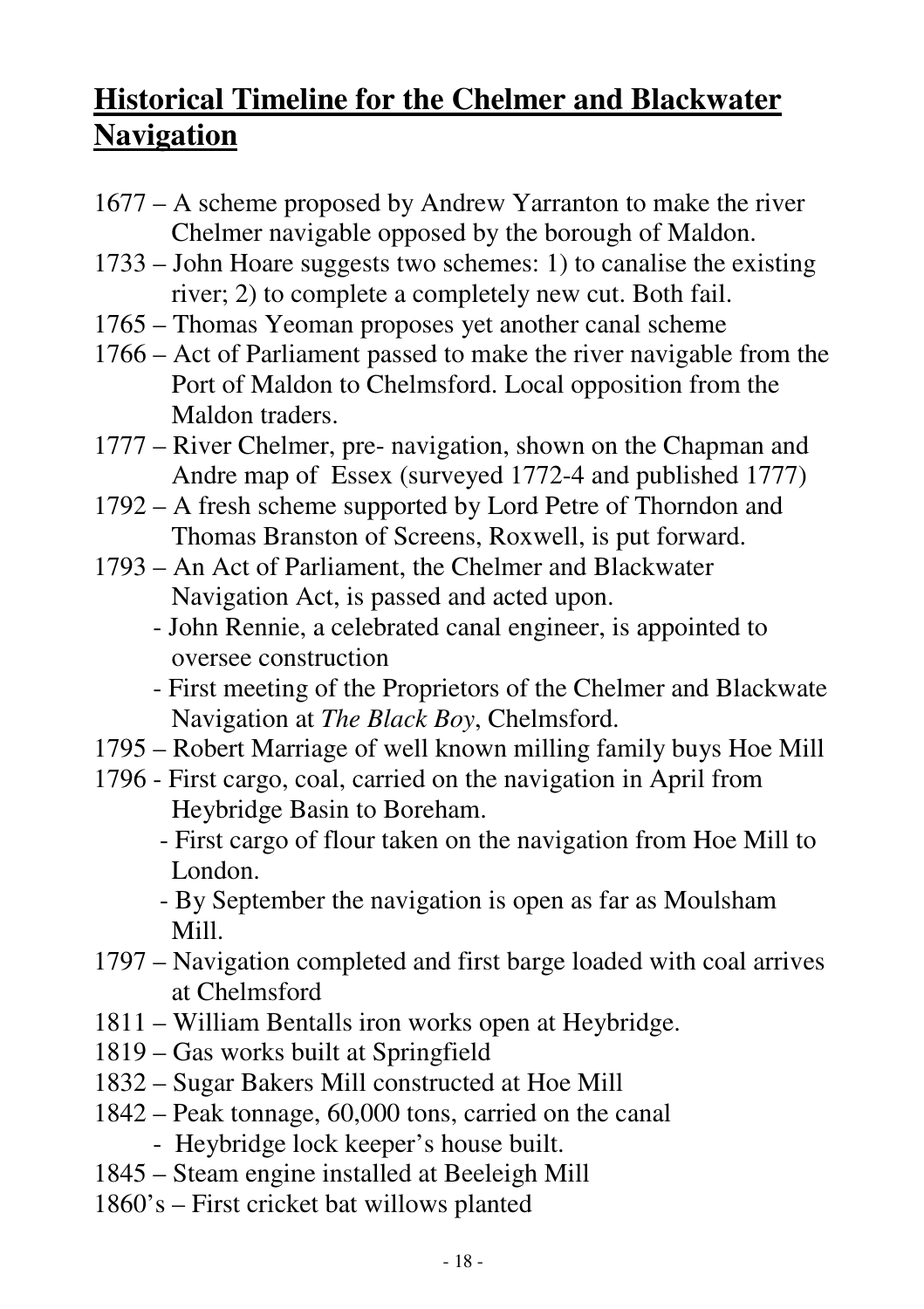- 1863 51,000 tons of goods moved on the canal
- 1875 33,214 tons of cargo moved
	- Beeleigh Mill destroyed by fire
- 1880 Steam power comes to Sandford Mill
- 1890 -17,022 tons goods moved on canal
- 1893 –Celebration of the Centenary of the Navigation – Little Baddow Mill burns down
- 1914 Hoe Mill demolished
	- 12,120 tons of cargo moved on the canal
- 1925 5,716 tons of timber moved on the canal
- 1947 2,699 tons of timber moved on the canal
- 1948 Breach in bank caused by floods at Beeleigh Weir, canal closed
- 1950 Waterway reopens
- 1952 Annual canoe race from Chelmsford to Heybridge Basin instigated
- 1953 First motorised barge, "Susan", built by Prior's of Burnham
- 1954 Grade 1 listed building, Heybridge Mill, demolished.
- 1960's Flood alleviation scheme in Chelmsford created- rivers Can and Chelmer widened and deepened, river diverted away from Moulsham Mill.
	- Metal made barges with diesel powered outboards introduced
- 1972 Last cargo of timber carried on the navigation
- 1973 –Chelmer and Blackwater Navigation becomes a recreational facility
	- Boat Rally to commemorate the ending of commercial traffic.
- 1975 Building of the motorised pleasure barge *Victoria* at Bingley and launched at Heybridge Basin
- 1973-85 Springfield Basin becomes derelict.
- 1988 Water Festival celebrates 100 years of Chelmsford as a Borough
- 1990-1991 Chelmer and Blackwater Navigation becomes a linear conservation area
- 1990 The invasive American weed, floating pennywort, first recorded
- 1993 Restoration of the Springfield Basin area by the Inland Waterways Association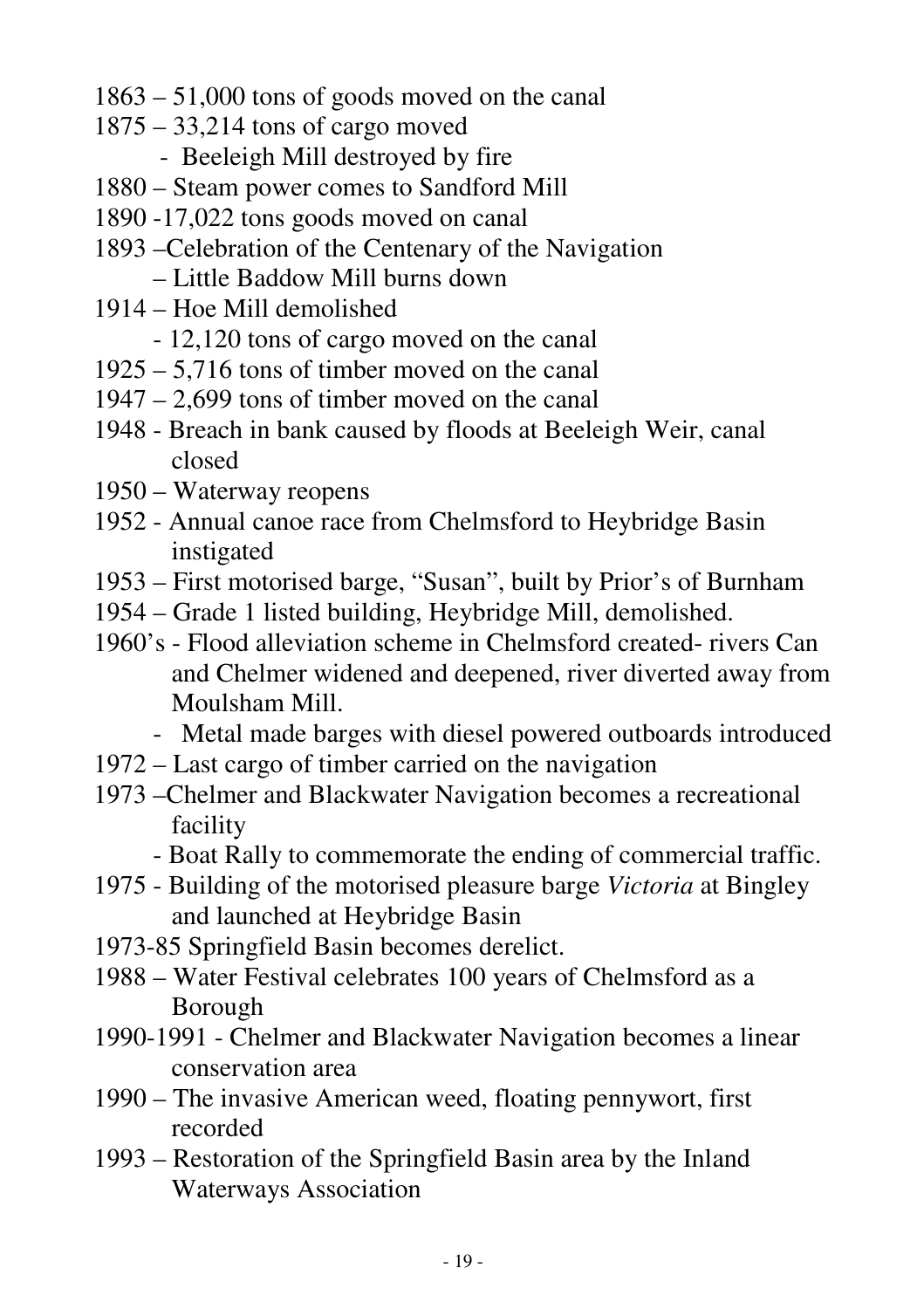- 1995 Cuton lock restored
- 1996 Foundation of "The Friends of the Chelmer and Blackwater Navigation"- became The Chelmer Canal Trust in 2001
- 1997 Bicentenary celebrations held at Springfield Basin and blue plaque unveiled commemorating Richard Coates, the navigation's chief engineer and founder of Browns, the Chelmford timber company.
- 1998 Ricketts weir collapses due to erosion by flood water.
- 1999 Major renovation undertaken at Little Baddow lock
- 2000 Invasive weed, floating pennywort, now a major threat on the navigation
- 2002 Chelmsford's first marina under construction at Springfield Basin
	- Pennywort removal campaign is started by the Chelmer Canal Trust
- 2003 August: the Chelmsford and Blackwater Navigation Company goes into administration owing £50,000 Assets include land at Heybridge Basin (approx one acre), the lease on the *Old Ship* public house, the tea rooms at Paper Mill lock, the tourist motor Barge *Victoria*, Treasure Island bungalow and site adjacent to Paper Mill, and the lock house at Hoe Mill are sold.
	- December; the 1874 portfolio of original maps of the navigation drawn by the Royal Engineers goes missing from the Company Office – presumed stolen.
	- Hoe Mill lock restored
	- New water treatment plant opened at Langford. Recycled water fed into the Navigation above Hoe Mill
- 2004 Springfield marina opened; linked to canal by lifting drawbridge over towpath
- 2006 New lock gates are fitted at Sandford
- 2008 Floating pennywort under control on the navigation but not eradicated, still abundant in some feeder ditches and ponds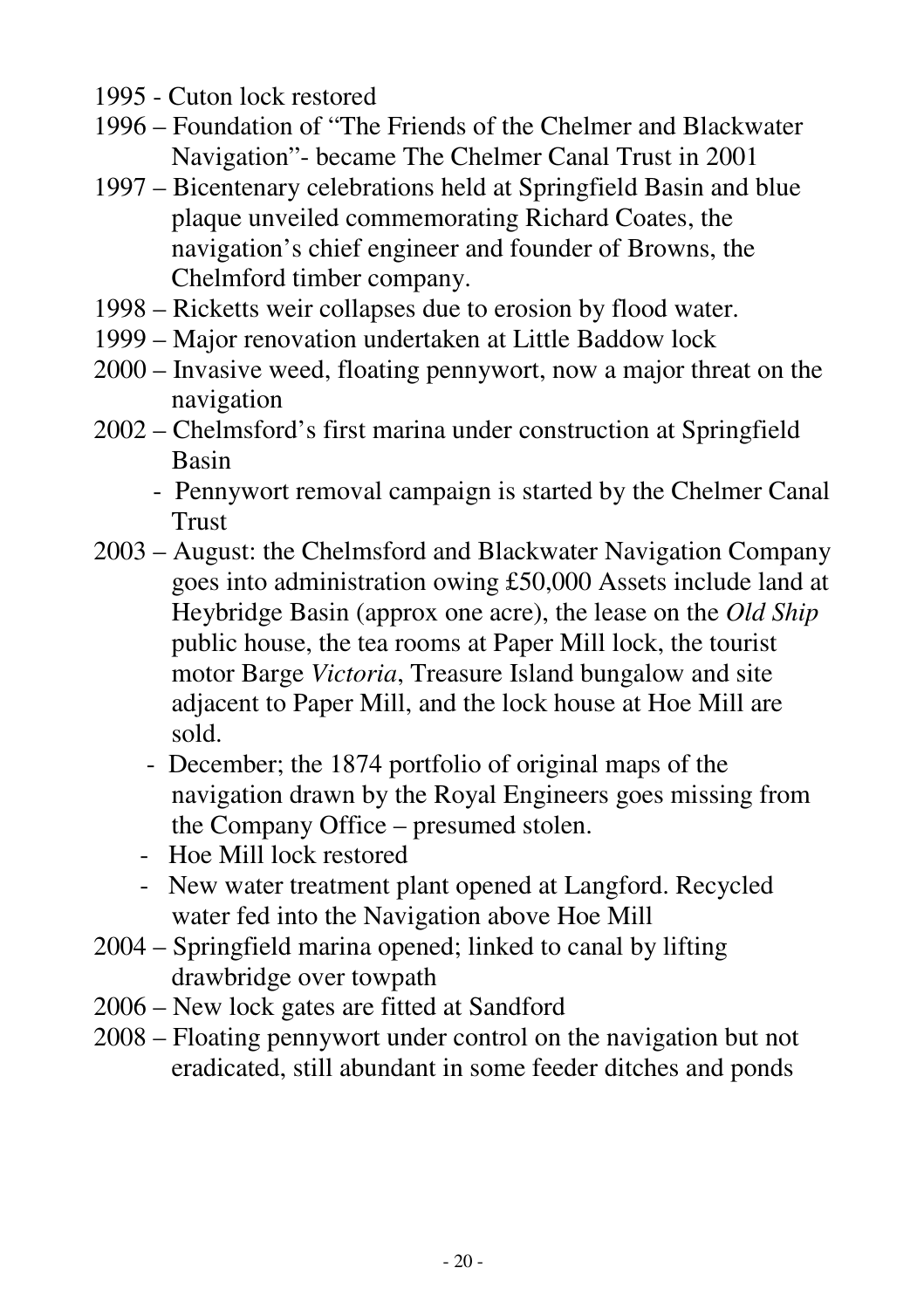This timeline illustrates how the history of the navigation reflects national economic and social trends:

- The protectionist behaviour of the businessmen of Maldon and the millers along the Chelmer.
- The importance of coal in the growth of the railways, manufacturing industries and gas production.
- The deleterious affect of the new railway network on the cargo tonnages carried on the navigation.
- The building of a sugar mill to encourage the abolition of slavery.
- The development and use of steam engines by the millers to augment water power.
- The planting of willow trees to make cricket bats
- The transportation of timber in place of coal as the main cargo.
- The effect of floods and war on canal operations.
- The start of long distance canoe racing.
- The replacement of horse drawn barges with diesel engined powered steel barges.
- The decline of canal transport and the change from commercial use to that of tourist and recreation.
- The recognition of the importance of canals and navigations to cultural life and the introduction of conservation policies.
- The threat posed to natural environments by the introduction of foreign invasive plants and animals

We are indebted to member, Mark Hanson, for drawing up the above historical timeline to tell the story of the development of the navigation over 200 years. Needless to say that he has chosen more eventsfor the recent years than the earlier ones! It may well be that you would want the question the dates of some of the entries - they might be wrong or you think that some other, more important ones, have been omitted. If so please let the editor of Coates Cuttings know.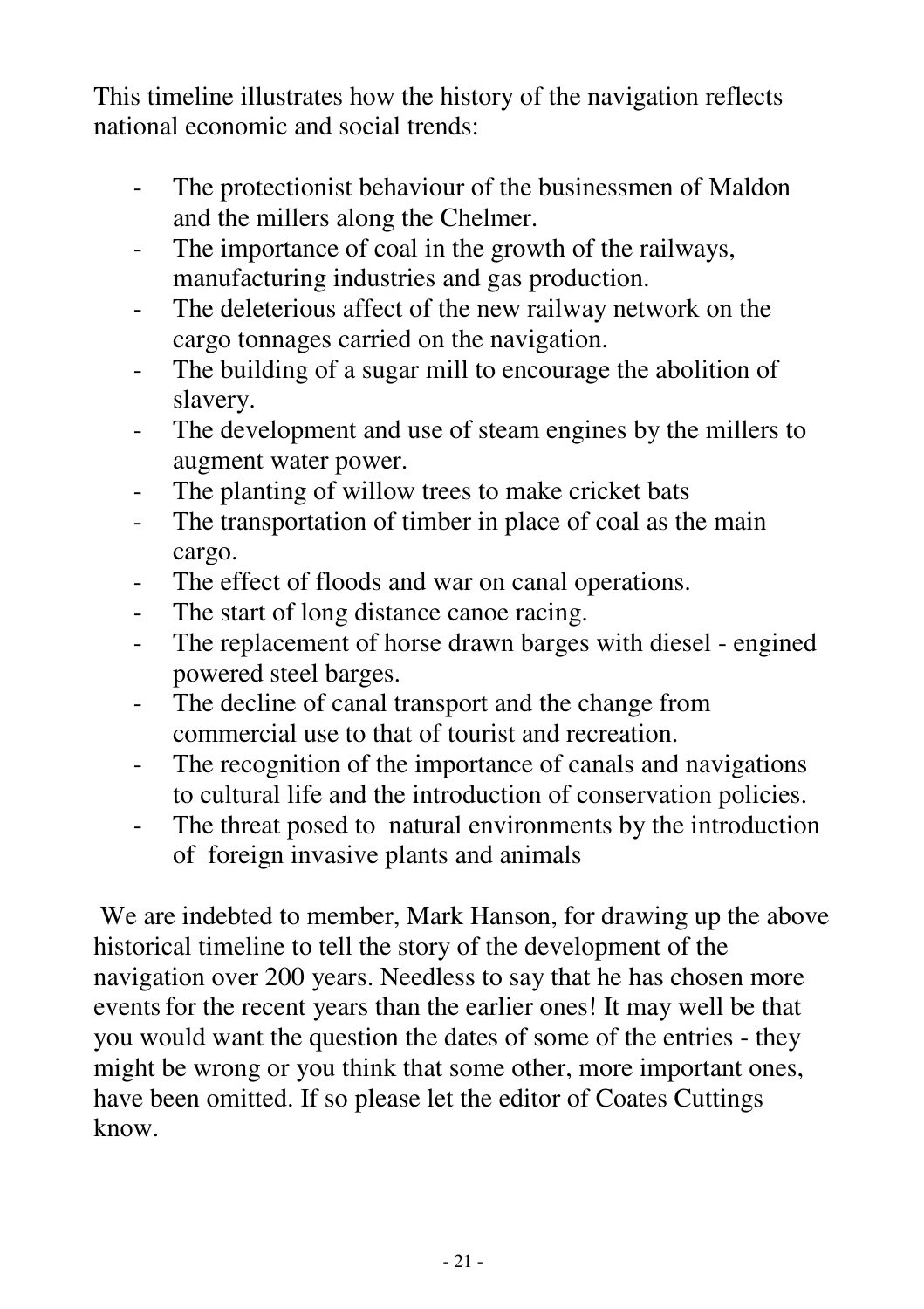## **This Edition's Interesting/Unusual Sightings**

All explanations/suggestions/guesses welcomed





200 year old elm cill removed at Springfield

Clapper gate at Beeleigh



Barnes mill stones and winding gear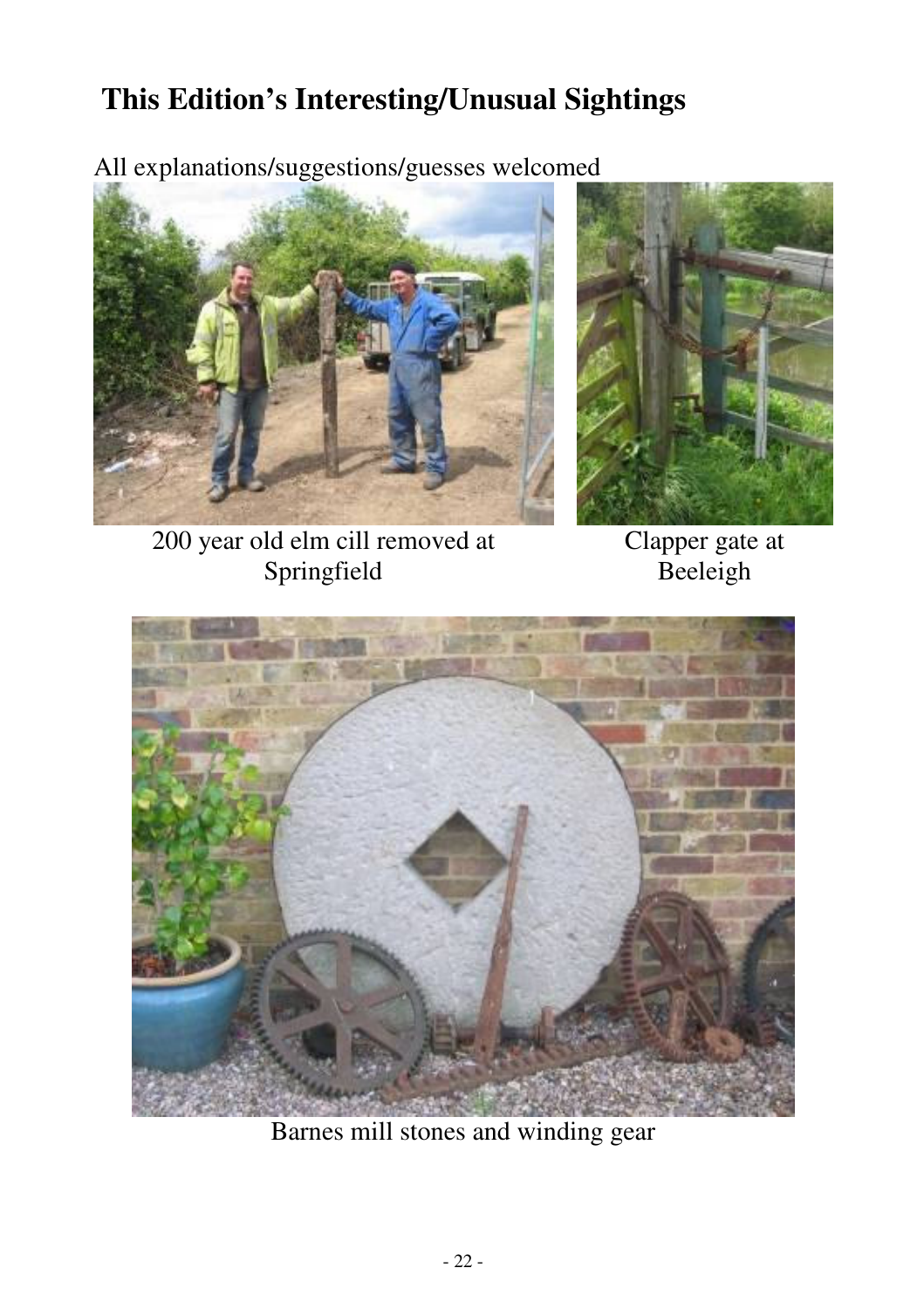

High tide at Beeleigh Where did the weir go?

American Floating Pennywort washed down Beeleigh falls

Safety barrier above the automatic weir at Chelmsford

*If you have any comments or contributions to Interesting/Unusual Sightings, please send them to dudleycourtman@googlemail.com or 16 Roots Lane, Wickham Bishops CM8 3LS*